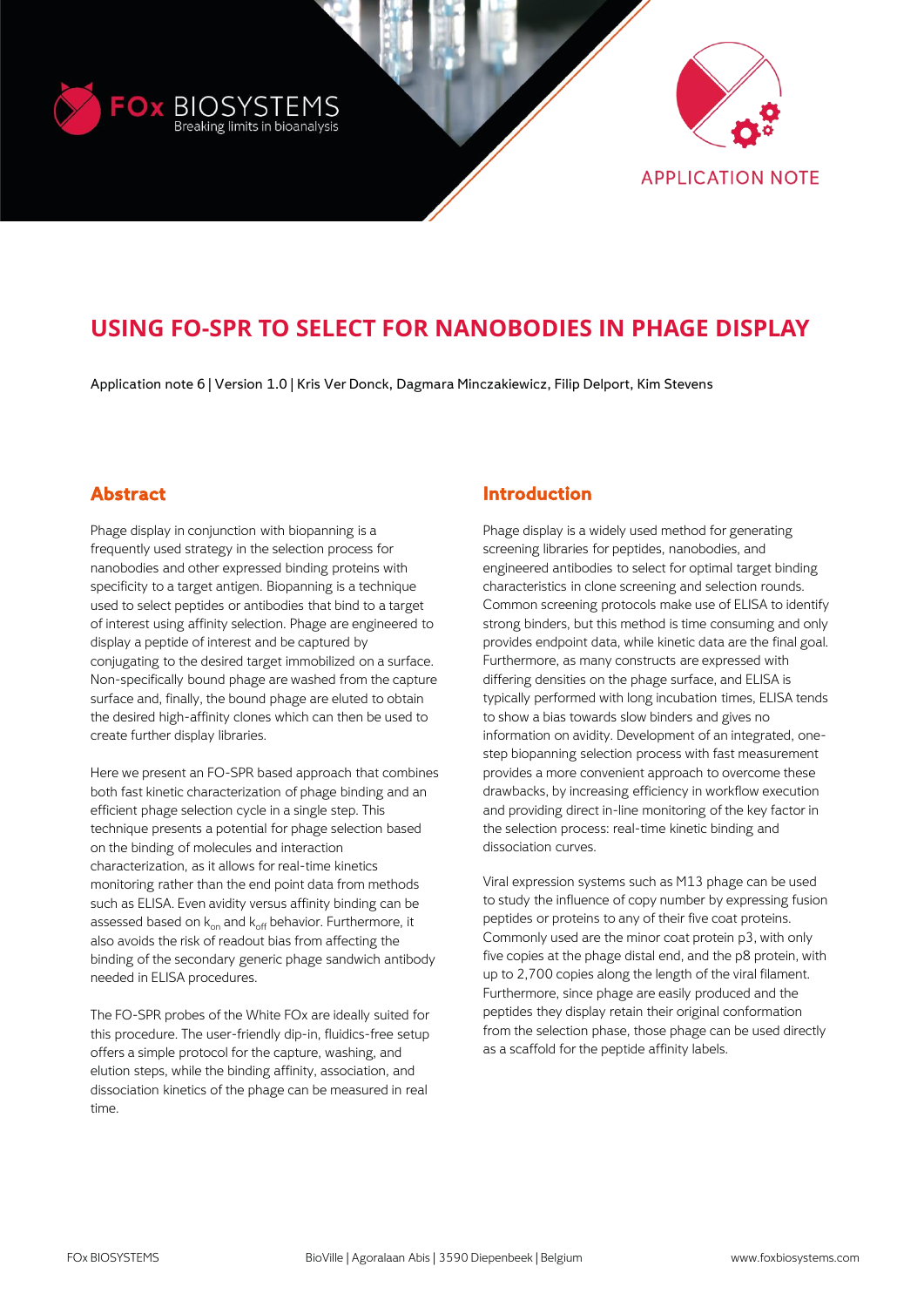

# **Materials and methods**

### **What is FO-SPR?**

FOx BIOSYSTEMS turned an optical fiber into a mass-sensitive sensor using the well-established surface plasmon resonance (SPR) principle for biomolecular interaction analysis.

The SPR effect is achieved by coupling a white light source to the fiber optic sensor probe. In this consumable probe, the light interacts with a gold layer and senses the refractive index up to 200 nm away from the outer surface. At the tip of the probe, light is reflected back through the bifurcated fiber to a spectrometer. The resonance condition is monitored by tracking the wavelength at which the least light is reflected.

The fiber-optic surface plasmon resonance (FO-SPR) sensor is coated with bioreceptor molecules which can bind to the target molecules of interest. This binding changes the refractive index, resulting in a wavelength shift that produces a sensor signal as shown in Figure 1. The sensor probe is simply dipped into the liquid sample to measure biomolecular interactions directly. Figure 2 shows a schematic representation of how FO-SPR can be used for biopanning and Figure 3 shows a typical sensorgram resulting from a complete assay procedure across multiple phage titers as described in this application note.



#### **Tools and reagents**

To perform the procedures in this application you will need:

- White FOx instrument with FO-SPR acquisition software, the FOx data processing tool and kinetic analysis suite.
- Streptavidin sensor probes for label-free quantification with biotinylated capture molecules (FOx BIOSYSTEMS product nr: 30.0007) or carboxyl sensor probes for generic protein immobilization (FOx BIOSYSTEMS product nr: 30.0003).
- Microsoft Excel or other data calculation software for data handling and viewing.
- Micropipettes from 10 to 1000 µl with disposable tips.
- On-desk refrigeration for protein solutions.
- A microtube mixer and centrifuge.
- A phage display library expression and cloning platform, including bacteria growth media and shaking incubator. Here M13 phage were used as expression model1. Library generation and bacteria/phage culturing are not described in this application note.

Reagents required for the 2 cases used in this application note are listed in Table 1.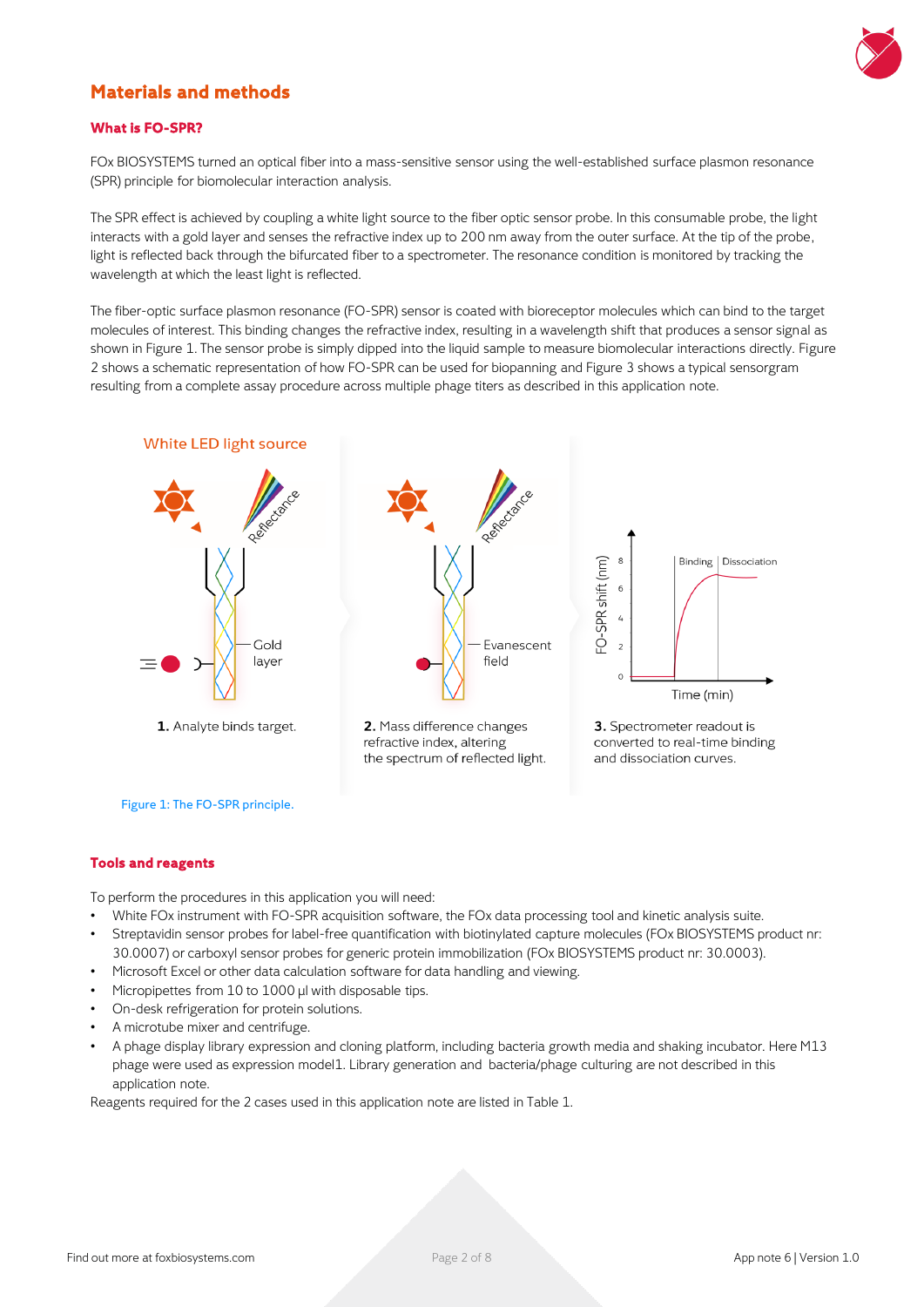

| <b>Buffer/Reagent</b>                                                            | Concentration                                            |
|----------------------------------------------------------------------------------|----------------------------------------------------------|
| Biotinylated eGFP                                                                | $10 \mu$ g/ml                                            |
| Lactoferrin                                                                      | 10 μg/ml in MEST                                         |
| EDC: 1-ethyl-3-[3-dimethylaminopropyl] carbodiimide<br>NHS: N-hydroxysuccinimide | 0.4 M in EDC/NHS (see AN1)<br>0.1 M in EDC/NHS (see AN1) |
| PBST: Phosphate buffer saline, pH 7.4, 0.01% Tween 20                            | 10 mM                                                    |
| MEST: 2-(N-morpholino) ethanesulfonic acid, pH 6.0, 0.01% Tween-20               | 50 mM                                                    |
| PBS with 0.1% Tween 20, 1M NaCl                                                  | 10 mM                                                    |
| Glycine buffers: Glycine (pH 2.5, pH 2.0, pH 1.5)                                | 0.1M                                                     |

#### Table 1: Reagents and buffers required for FO-SPR. All solutions were prepared with deionized water purified by a Milli-Q Plus system.

This application note makes use of either streptavidin pre-functionalized probes, which are ready-for-use to bind biotinylated capture protein in common lab buffers, or alternatively generic carboxyl probes. The latter can be used to immobilize a wide range of molecules and are not dependent on the availability of biotinylated or tagged materials, but they do require additional preparation as described in application note 1: Carboxyl probe immobilization for label-free protein quantification. Both sets of probes are suitable for regeneration and in-run reuse, with the only limiting factors being the stability of the capture molecule and the strength of the target binding.



Figure 2: Schematic representation of the biopanning procedure using FO-SPR.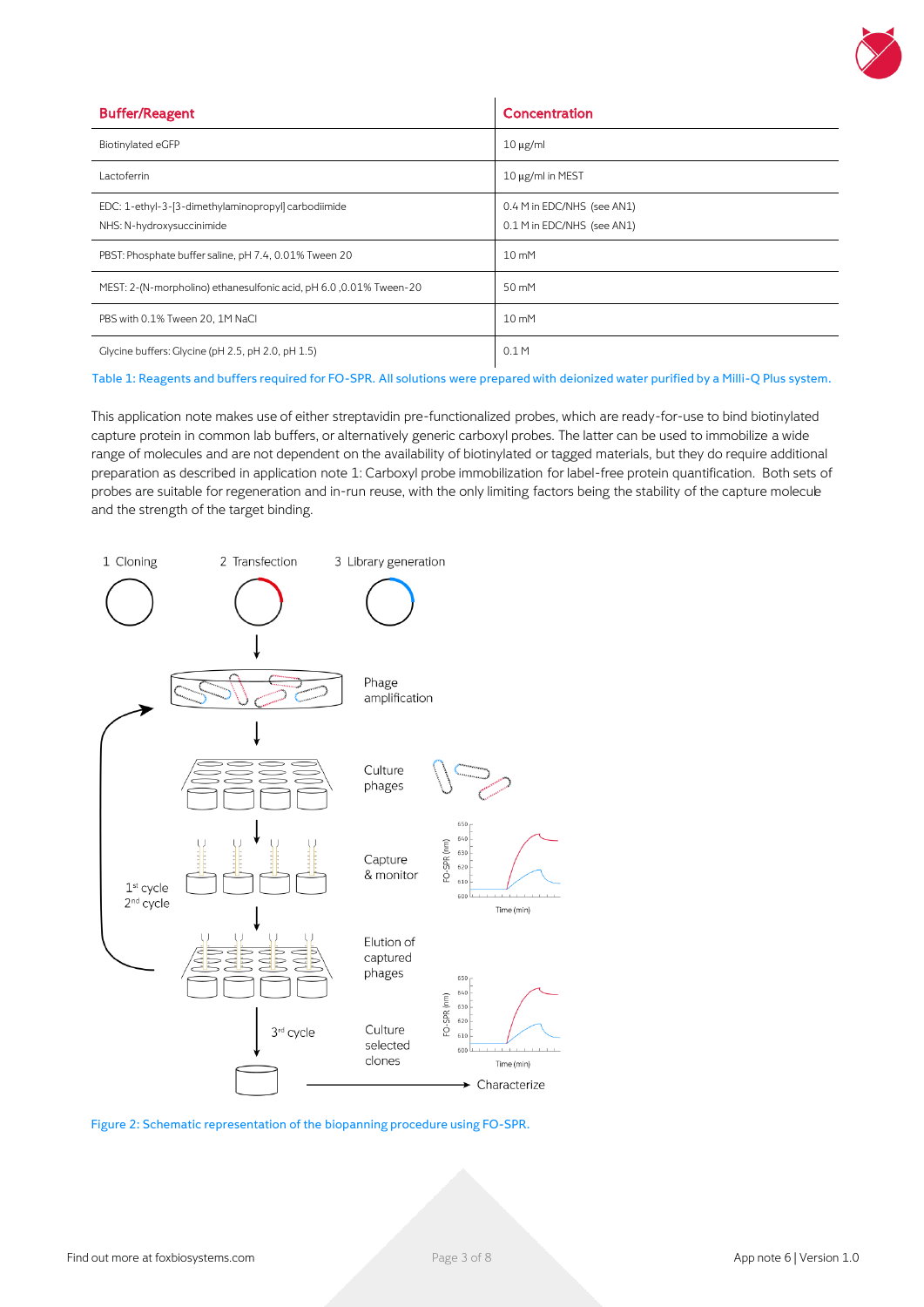

#### **Biopanning to select for lactoferrin binding**

As a model phage display system, libraries of M13 phage were used that displayed peptides with selective affinity for lactoferrin. The phage were incubated with *Escherichia coli* at 37 °C for 30 min. Infected cells were grown overnight in NZY-tetracyclinemedium for phage amplification.

Carboxyl probes were functionalized with 10 μg/mL lactoferrin. Phage binding was performed for 10 minutes in MEST pH 6.0, and phage elution steps to collect cultures for the next growth cycle were performed for 5 minutes each in glycine buffers at pH 2.5, pH 2.0 and pH 1.5. Probes were regenerated for 60 s in PBS with 0.1% Tween 20, 1M NaCl. An example protocol is shown in Table 2. All protocol steps can be performed at 26 °C, with either a low shaking speed of 200 rpm, or with shaking off (diffusion limiting).

Three rounds of selection were performed. From the third panning round, single clone phage were isolated, identified by DNA sequencing (data not shown), and tested for binding to lactoferrin using FO-SPR technology. Improved binding across 3 selection rounds is shown in Figure 5. Sensorgrams of selected clones with titrated amounts of viral load are shown in Figure 3.

| Step#          | <b>Step name</b>                                     | <b>Position</b> | Time(s) | <b>Step function</b>               |
|----------------|------------------------------------------------------|-----------------|---------|------------------------------------|
| $\mathbf{1}$   | Probe pick-up                                        | A1              |         | Lactoferrin immobilized probes     |
| 2              | <b>Baseline</b>                                      | A1              | 600     | Buffer equilibration               |
| 3              | Association                                          | A2              | 600     | Target binding in phage suspension |
| 4              | Wash                                                 | A <sub>3</sub>  | 60      | Wash off weakly bound phage        |
| 5              | Elution                                              | A <sup>4</sup>  | 300     | Elution in Glycine pH 2.5          |
| 6              | Elution                                              | A <sub>5</sub>  | 300     | Elution in Glycine pH 2.0          |
| $\overline{7}$ | Elution                                              | A6              | 300     | Elution in Glycine pH 1.5          |
| 8              | Regeneration                                         | A7              | 60      | PBST pH 6.0 1M NaCl                |
| 9              | Probe drop off /<br>or repeat step 4 in new position |                 |         | End of cycle                       |

Table 2: Programmed run sequence in White FOx software for the biopanning procedure using lactoferrin as a capture molecule. All steps are run with the shaker 'on' at minimum 200 rpm and temperature control set to 26 °C. The cycle time is 38 minutes.



Figure 3: An example FO-SPR sensorgram showing binding of increasing concentrations of phage: (1) 0/ml, (2) 1x10<sup>10</sup>/ml, (3) 1x10<sup>11</sup>/ml, (4) 5x10<sup>11</sup>/ml, (5) 1x10<sup>12</sup>/ml, (6) 5x10<sup>12</sup>/ml using the label-free bioassay approach as described in the run sequence of Table 2. Results are shown for two different clones and their respective negative controls.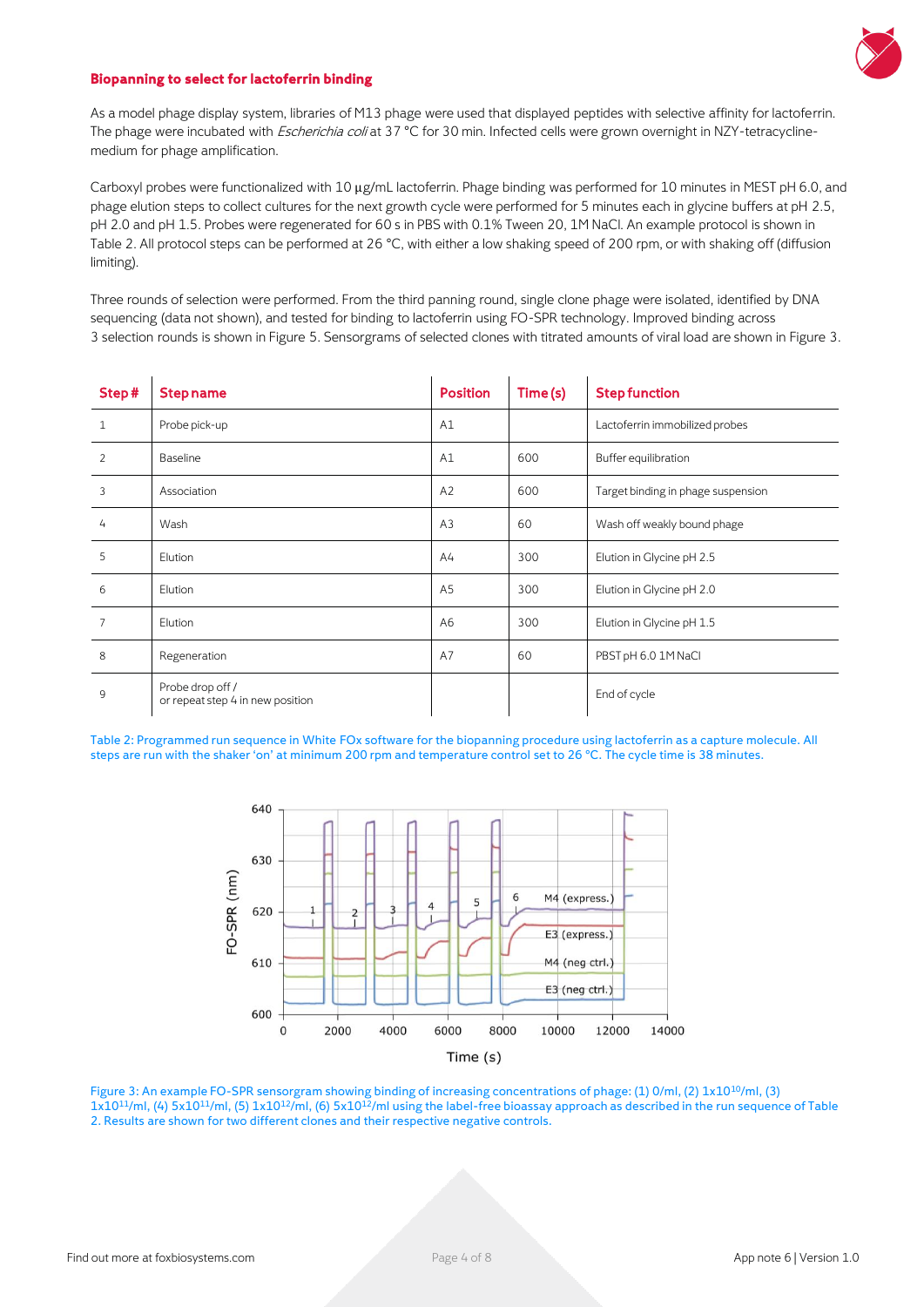

#### **Kinetic analysis of clones selected by biopanning**

As a model phage display system for characterizing binding kinetics, libraries of M13 phage were used that were displaying peptides with selective affinity for enhanced Green Fluorescent Protein (eGFP) either at the N-terminus of the p3 coat protein (end of filament, low number of binding sites) or p8 coat protein (side of filament, high number of binding sites) as illustrated in Figure 4. The phage were incubated with *Escherichia coli* at 37 °C for 30 min. Infected cells were grown overnight in NZYtetracycline-medium for phage amplification. Three cycles of biopanning were performed, and the best-performing clones were characterized for binding kinetics.

As a simplified and faster workflow, 10 μg/mL biotinylated eGFP was used to functionalize the streptavidin coated fiber-optic sensor probe and to capture phage expressing eGFP binding peptides. Phage binding (at pH 6.0) and phage dissociation steps were performed for 15 minutes each.

Probes were regenerated for 60 s in PBS with 0.1% Tween 20, 1M NaCl. This buffer acts as a mild regeneration buffer, not affecting the stability of the biotinylated eGFP. Again, the protocol can be performed at 26 °C, with either a low shaking speed of 200 rpm, or with shaking off (diffusion limiting).

After selection, the clones were analyzed to assess their binding characteristics with FO-SPR according to the protocol in Table 3 and compared to ELISA. Binding data are shown in Figure 5.



Figure 4: Schematic representation of the p3- and p8- transfected phage particles, showing the different numbers of eGFP binding sites per phage.

| Step#          | <b>Step name</b>                                     | <b>Position</b> | Time (s) | <b>Step function</b>                |
|----------------|------------------------------------------------------|-----------------|----------|-------------------------------------|
| $\mathbf{1}$   | Probe pick-up                                        | A1              |          | Probe signal reference              |
| $\overline{2}$ | 10mMMEST pH 6.0                                      | A1              | 600      | Probe wetting                       |
| 3              | eGFP                                                 | A2              | 900      | Biotin-streptavidin binding         |
| 4              | Baseline (MEST)                                      | A <sub>3</sub>  | 300      | Buffer wash (remove non-bound eGFP) |
| 5              | Association (phage in MEST)                          | A4              | 900      | Target binding in phage suspension  |
| 6              | Dissociation (MEST)                                  | A <sub>5</sub>  | 900      | Dissociation in suspension buffer   |
| 7              | Regenerate (BPST)                                    | A <sub>6</sub>  | 60       | Wash off bound phage                |
| 8              | Probe drop off /<br>or repeat step 5 in new position |                 |          | End of cycle                        |

Table 3: Programmed run sequence in White FOx software for binding curve characterization. All steps are run with shaker 'on' at 200 rpm and temperature control set to 26 °C. The cycle time including regeneration is 36 minutes.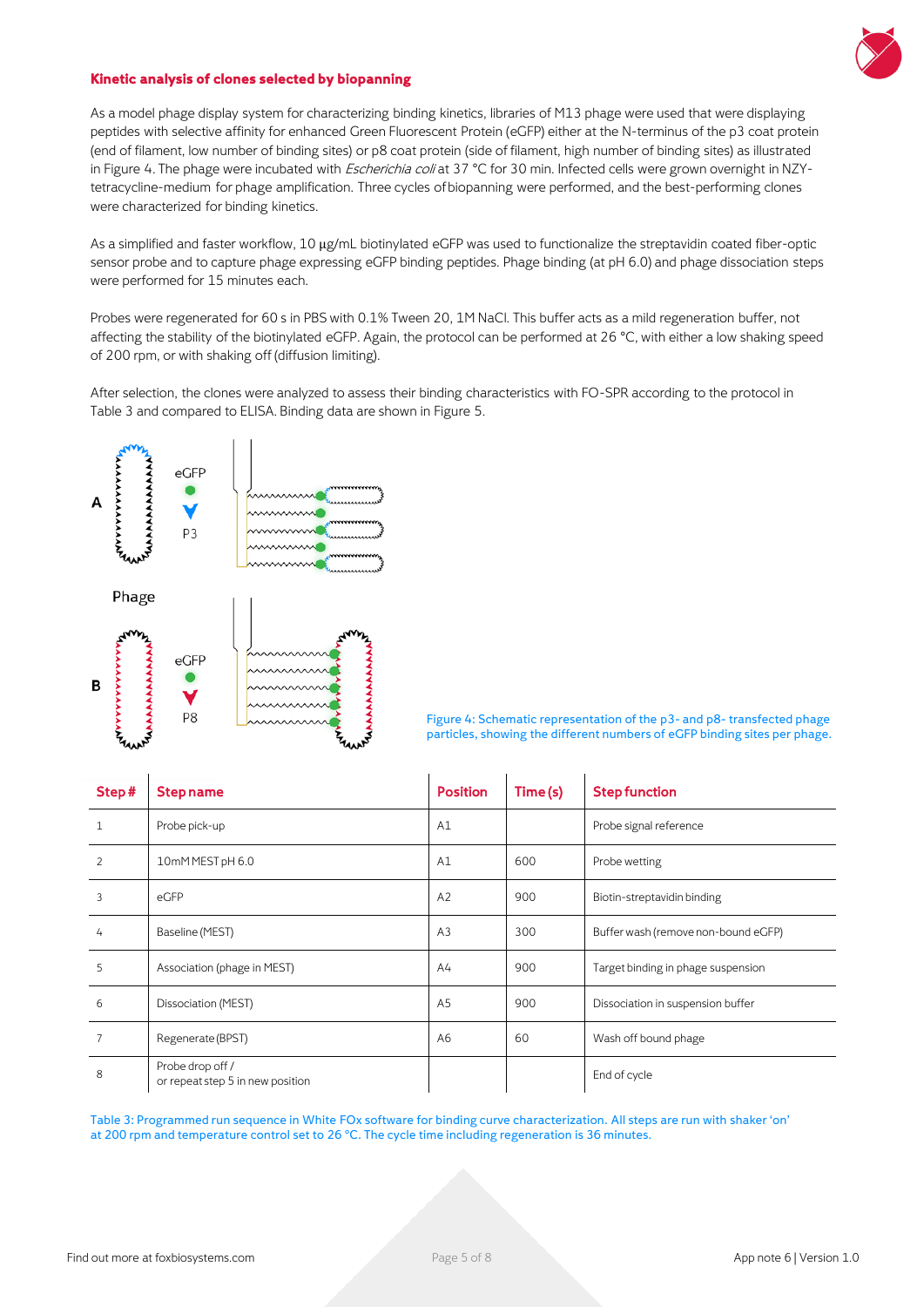

# **Results**

### **Biopanning**

While the first biopanning selection of lactoferrin-binding phage only gave a low response on FO-SPR (Figure 5), the subsequent second and third rounds showed clear enrichment with more strongly-binding phage





Figure 5: Binding curves generated from subsequent biopanning cycles, using M13 phage library and lactoferrin functionalized probes: (A) first cycle; (B) second cycle; (C) third cycle.

### **Kinetic characterization of clones selected by biopanning**

In a separate experiment, 3 rounds of biopanning with phage expressing eGFP binding peptides were performed. Binding characterization of the eGFP phage was conducted at 2x10<sup>12</sup> phage/mL. Although all p3 phage clearly showed different interactions with eGFP compared to the native phage, significantly higher SPR signal shifts were noted for the p3 phage expressing a short repeat sequence of binding peptide. p8 phage, with a large number of binding sites (Figure 4), showed a higher affinity for eGFP than all p3 phage. Avidity is expected to increase from p3 with single peptides, to p3 with peptide repeats, to p8 phage with more copies of single peptides, shown in Figure 6 as a general rise in signals. The kinetic information of  $k_{off}$  and  $k_{on}$  allows the ranking of affinity performance over avidity performance spanning the different phage types.



Figure 6: Comparison of FO-SPR vs ELISA for M13 eGFP-binding peptide expressing clones with a low number of P3-expressed binding sites (^), elevated number of P3-expressed binding sites (^^), and high number of P8-expressed binding sites (^^^) to eGFP. The FO-SPR top scoring clone (A) scores lower on ELISA and the ELISA top scoring clones (B) score lower on FO-SPR.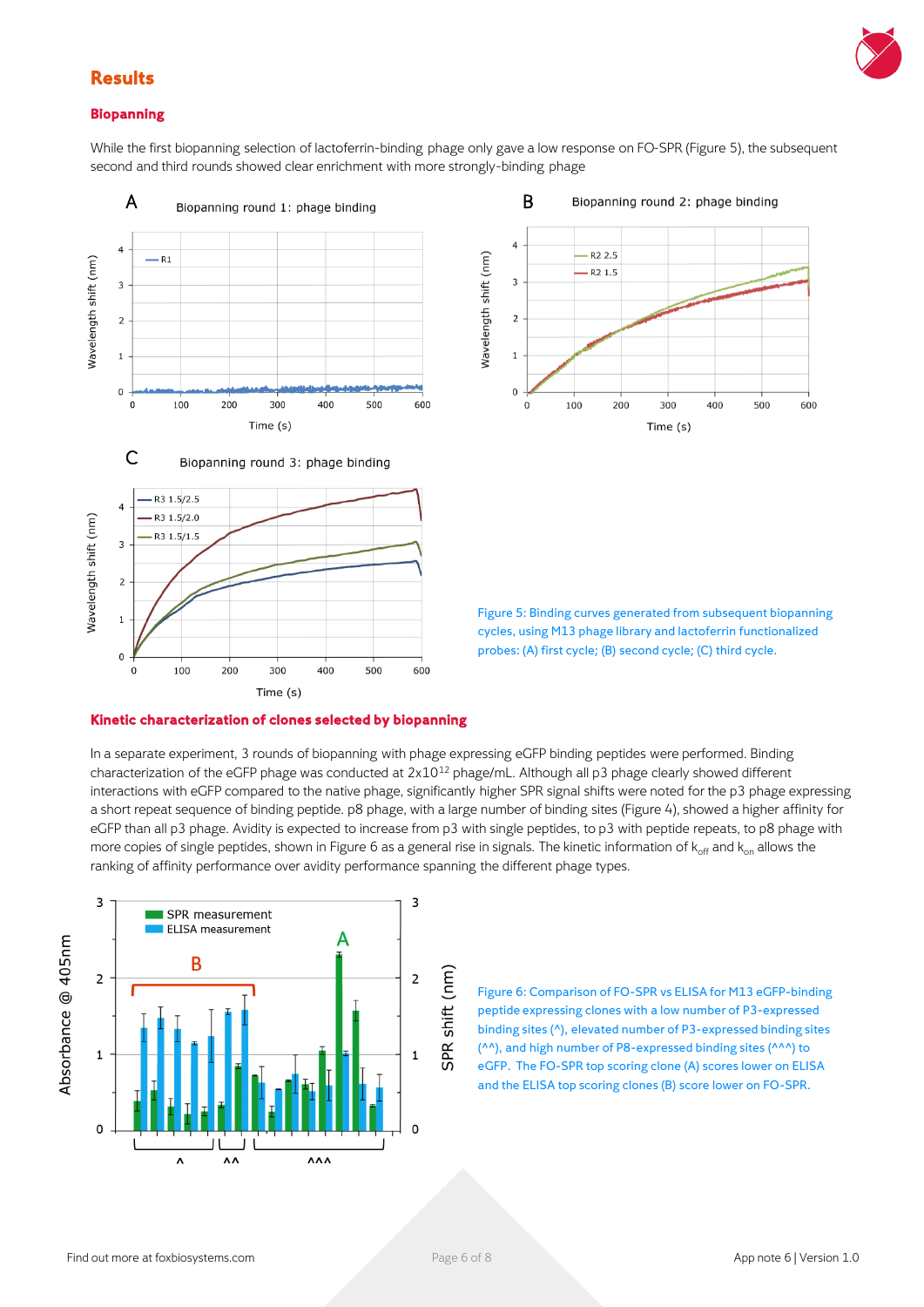#### **Comparison with ELISA**

SPR measurements on the eGFP-binding phage clones were further validated with an endpoint ELISA test (Figure 6). The ELISA resulted in an indistinguishable difference in signal between the 2 types of p3 phage, whereas FO-SPR was able to distinguish the signal increase of p3 expressing a short repeat sequence of binding peptide over the p3 phage expressing a single binding peptide. While p3 phage gave a much higher signal in the ELISA assay than p8 phage, the SPR binding signals showed the reverse trend. This may be due to the sandwich assay making use of an anti-p8 secondary antibody, the binding site of which can be affected by the peptides expressed in the p8 protein

### **Kinetic FO-SPR analysis**

For a set of selected phage clones, the kinetic binding parameters (k<sub>on</sub>, k<sub>off</sub> and K<sub>d</sub>) were derived from the individual SPR measurements. Figure 7 shows that the top scoring clone on FO-SPR showed a  $K_d$  of  $1.2\pm0.1x10^{-14}$  M, compared to a  $K_d$  of between  $1.1x10^{-11}$  M and  $4.5x10^{-12}$  M for the other clones. All clones had a  $k_{off}$  between 1.0 and 6.0x10-3 (1/s). Although avidity is present, the results show that its effect could be relatively assessed using the  $k_{on}$ . since the top clone from FO-SPR resulted in 1.9x10<sup>11</sup> ( $1$ /sM) while the other clones all scored in the  $10^8(1/\text{sM})$ range.



Figure 7: Kinetic profiles of the FO-SPR top scoring clone (left) with a  $K_d$  of  $1.2x10^{-14}$  M while scoring lower on ELISA and of the ELISA top scoring clones (right) with a  $K_d$  of  $1.3x10+11$  M while scoring low on FO-SPR.



### **Conclusions**

This study demonstrates the FO-SPR based kinetic analysis of protein binding affinities during a biopanning procedure. Whole phage particles were used that expressed peptides selective for lactoferrin binding. The main advantages of this method are the combination of fast panning selection cycles of only half an hour and the immediate readout of the crude sample's binding profile. No protein isolation or sample purification was required.

Moreover, the same FO-SPR method can provide advanced kinetic characterization, without further assay optimization being necessary. Its use for kinetic characterization was demonstrated in an experiment using M13 phage expressing peptides for eGFP binding on either the minor (p3) or major (p8) coat proteins. The label-free kinetic characterization allows the individual determination of k $_{\sf on}$  and k $_{\sf off}$ , in addition to  $\mathsf{K}_{\sf d}$ . This makes it possible to determine the contribution of both the on and off rates to the  $\mathsf{K}_{\mathsf{d}}$  for each clone, which is not possible with an endpoint method like ELISA. With a short time to result and no risk of bias from the interactions with secondary antibodies in a sandwich assay, this FO-SPR method gives insights into affinity and avidity and allows a more detailed selection of strong versus weak binders, as well as fast versus slow binders.

| <b>Feature</b>       | <b>FO-SPR</b> | <b>ELISA</b> |
|----------------------|---------------|--------------|
| $k_{on}$             | yes           | no           |
| $k_{off}$            | yes           | no           |
| $K_d$                | yes           | yes (static) |
| Crude samples        | yes           | limited      |
| Label free           | yes           | no           |
| Short time to result | yes           | no           |

 $\mathbf{i}$ 

Table 4: A summary of the capabilities of FO-SPR and ELISA.